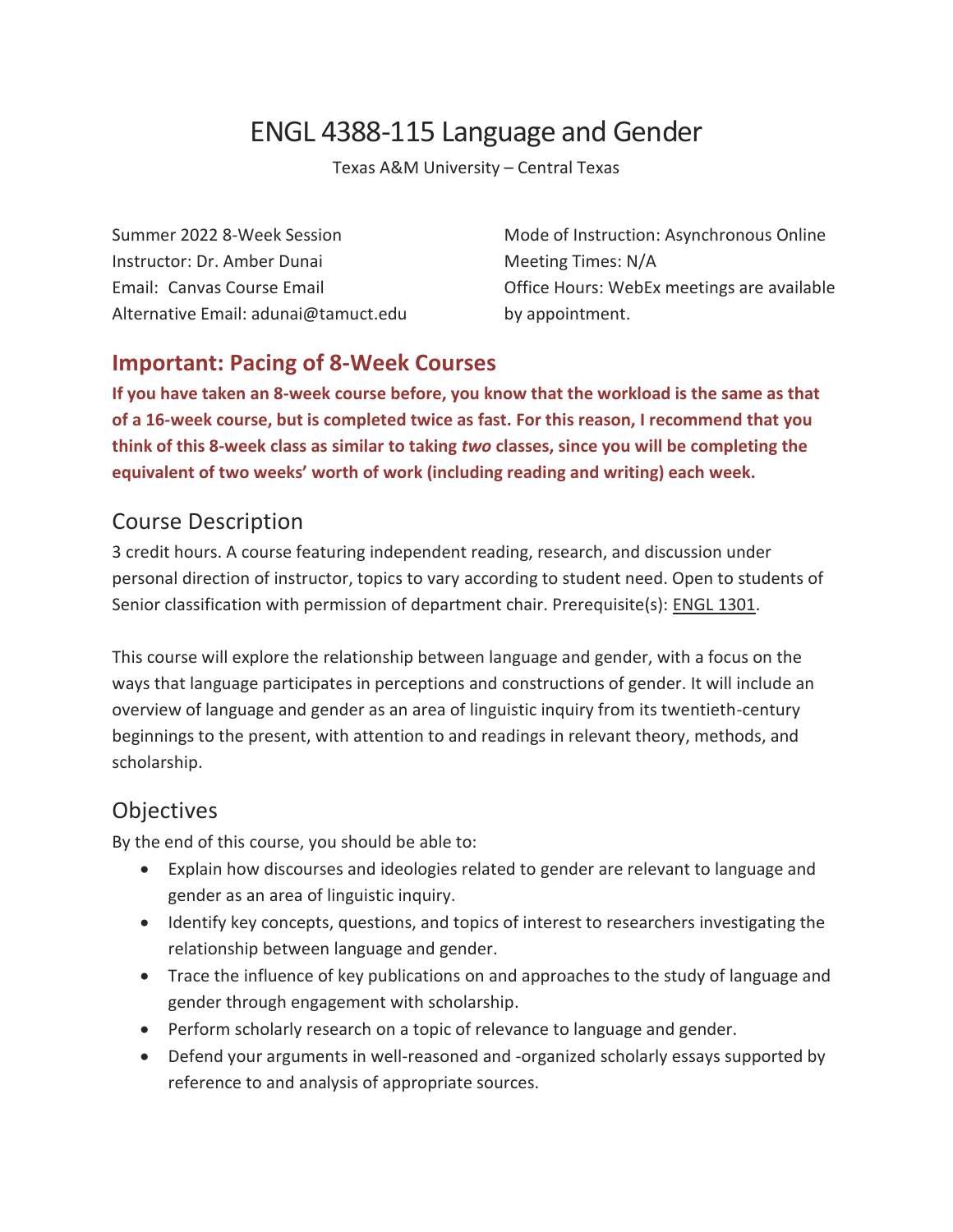## Required Textbooks

Penelope Eckert and Sally McConnell-Ginet. Language and Gender, 2nd edition. ISBN: 978- 1107659360 **(Be sure to get this edition of the book.)**

Additional readings will be made available on Canvas or library e-reserves.

## Course Schedule

Readings (including the relevant "mini-lectures" posted to Canvas) must be completed by Friday of the week during which they are assigned, when most assignments related to the week's reading are also due (by 11:59 PM), unless otherwise indicated. However, it is important that you set additional deadlines for yourself based on your own unique schedule and the amount of time you will require to successfully complete the week's written assignments. I am available, over email or WebEx, to discuss strategies and scheduling which will help you to be successful in the class. Weekly content will be released in units of two or three weeks each, and each unit will be made available by the Friday before the unit officially begins to allow ample time for planning.

#### **Unit 1: Introduction to Language & Gender**

| <b>WEEK1</b>                                             | 6/10: Language and Gender Ch. 1-2; Introductions, Academic Integrity Quiz, and |
|----------------------------------------------------------|--------------------------------------------------------------------------------|
|                                                          | Short Written Reflection 1 Due                                                 |
| WEEK <sub>2</sub>                                        | 6/17: Language and Gender Ch. 3, ER: Lakoff; Short Written Reflection 2 Due    |
| Unit 2: Dominance? Difference? Or Something Else?        |                                                                                |
| <b>WEEK3</b>                                             | 6/24: Language and Gender Ch. 4-5; Short Written Reflection 3 Due              |
| <b>WEEK4</b>                                             | 7/1: Language and Gender Ch. 6, ER: Trudgill, O'Barr & Atkins; Short Written   |
|                                                          | Reflection 4 Due; Exam 1 Due                                                   |
| <b>WEEK 5</b>                                            | 7/8: Language and Gender Ch. 7, ER: Tannen; Short Written Reflection 5 Due     |
| Unit 3: Doing Gender: Agency, Community, and Performance |                                                                                |
| <b>WEEK 6</b>                                            | 7/15: Language and Gender Ch. 8-9, ER: Eckert; Short Written Reflection 6 Due; |
|                                                          | <b>Term Essay Due</b>                                                          |
| WEEK <sub>7</sub>                                        | 7/22: Language and Gender Ch. 10, ER: Bucholtz, Eckert & McConnell-Ginet;      |
|                                                          | Short Written Reflection 7 Due                                                 |
| WEEK 8                                                   | 7/29: ER: Kiesling, Hall, Podesva; Short Written Reflection 8 Due; Exam 2 Due  |
| $\sim$ $\sim$ $\sim$                                     |                                                                                |

### Grades

25% Short Written Reflections 25% Exam 1

25% Exam 2

25% Term Essay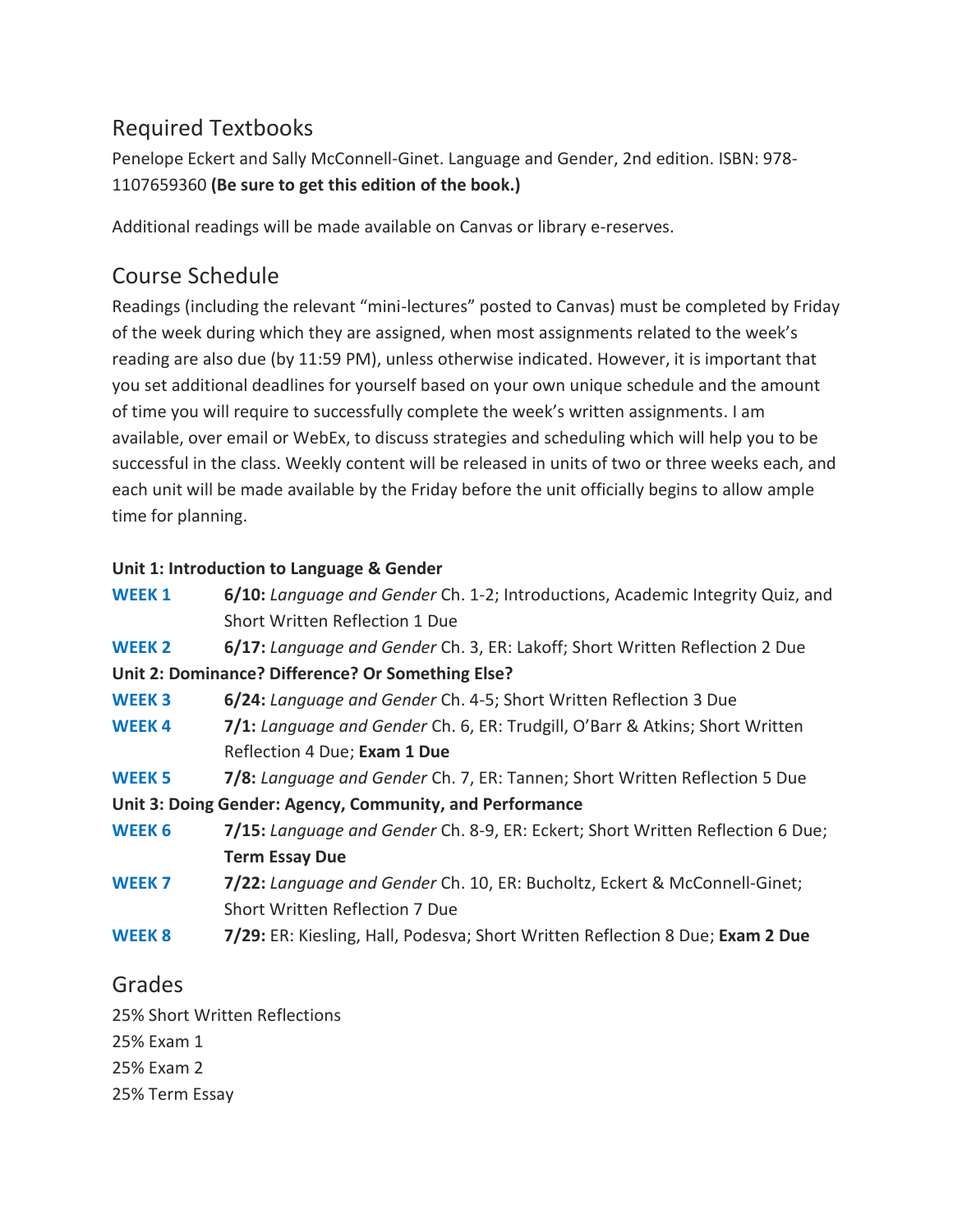Grading scale: 90-100: A; 80-89: B; 70-79: C; 60-69: D; 0-59: F

All grades will be posted to Canvas's grade book, and students will be able to view their grades (along with instructor feedback) as they are returned. You can generally expect grades to be returned within one week of the assignment deadline.

#### Major Assignment Due Dates

*All assignments are due by 11:59 PM of the date listed.* Exam 1: Friday, July 1 Term Essay: Friday, July 15 Exam 2: Friday, July 29

### Short Written Reflections

You will complete a total of eight short written reflections at least 400 words in length each over the course of the semester. Short Written Reflections are due at 11:59 PM on the Friday of each week they are assigned. You will receive a rubric with more information regarding how Short Written Reflections will be scored during Week 1. The Academic Integrity Quiz assigned during Week 1 will also count toward the Short Written Reflections average, as will the required Introductions discussion post also due at the end of Week 1. This brings the total number of Short Written Reflections scores to ten.

#### Exams

The two exams will be due during Weeks 4 and 8. The exams will consist of several prompts; these prompts will be designed to test your comprehension of and ability to apply ideas, methods, and theory introduced in mini-lectures and assigned readings. Questions will be in short answer and short essay format. These exams will be open book and open note, but are not to be completed in collaboration with others.

Exam 1 will cover readings and topics covered during Weeks 1-4. Exam 2 will cover readings and topics covered during Weeks 5-8.

#### Term Essay

A prompt for the essay will be distributed at the start of the semester. The essay will be 4-6 pages long and will involve supporting an argument on a course-related topic through scholarly research and analysis.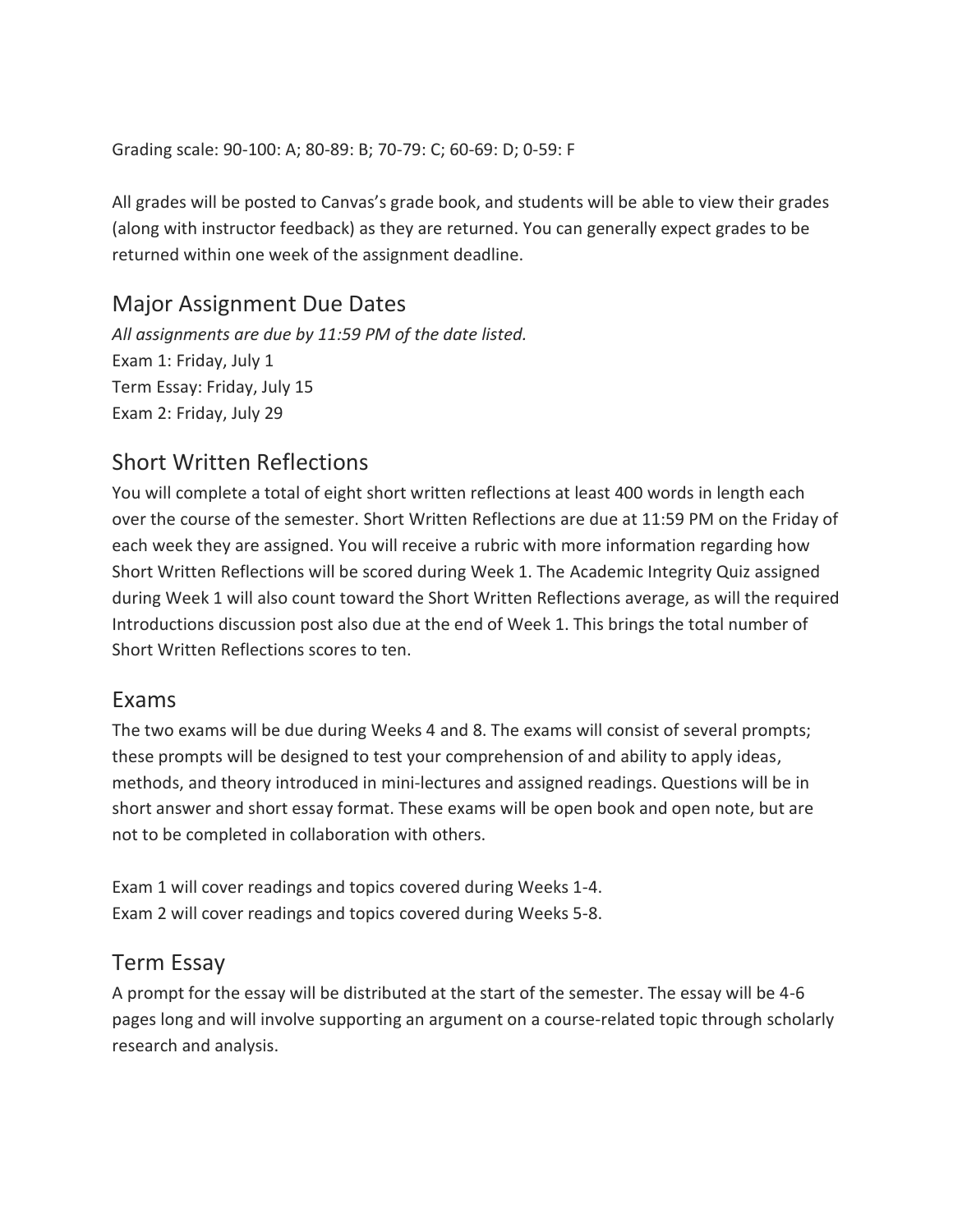## Instructor Availability

You are welcome to contact me with questions or comments via email (but please send emails to me via the Canvas messaging system, unless the site is down). I endeavor to answer all emails within 24 hours of receiving them, not counting weekends and holidays. Office hour meetings are available by appointment via WebEx. You may request an appointment by email. I do ask that any appointment request be made *at least* 24 hours in advance of the desired meeting time to guarantee that I have time to review and respond to them. Do not assume that the meeting will take place unless I have responded to your request, confirmed the time, and sent you a WebEx invitation.

## Draft Review Policy

Students often ask me whether I'll look at drafts of writing assignments and give advice on how to improve them. The answer is yes; however, students who wish for me to review an entire draft must schedule an appointment in order to discuss the paper. I will not review drafts that are emailed to me with no explanation; over email, I will limit my commentary to specific items that can be answered in a brief email response. Additionally, I will not predict the grade that a draft might receive either prior to or after revision.

## Online Course Etiquette

Students are to maintain a high level of collegiality and respect when interacting with one another and the instructor, whether over email, during a WebEx meeting, or on the discussion board. The same expectations for professional and respectful behavior apply online as in the face-to-face classroom. Disagreements are a normal and often productive aspect of academic discourse, and differences in viewpoint relevant to course content may be expressed and explored during discussion activities. However, participants engaged in discussion must remain respectful to all parties involved and focused on topics relevant to the activity at hand.

### Late Submission Policy

Generally, I do not accept late/make-up work for assignments unless the student has missed the deadline due to an excused reason. However, I will consider granting extensions *before the deadline has passed* if students are facing challenges which merit one. Whenever possible, students should notify me **before** the assignment deadline if they believe they cannot meet it. At that time, I will determine whether an extension is appropriate and, if so, set a new deadline.

After a new deadline for the assignment is established, you must abide by this deadline or else receive a zero on the assignment. In all situations involving missed and/or extended deadlines, it is the student's responsibility to contact the instructor if any issues arise. If I do not hear from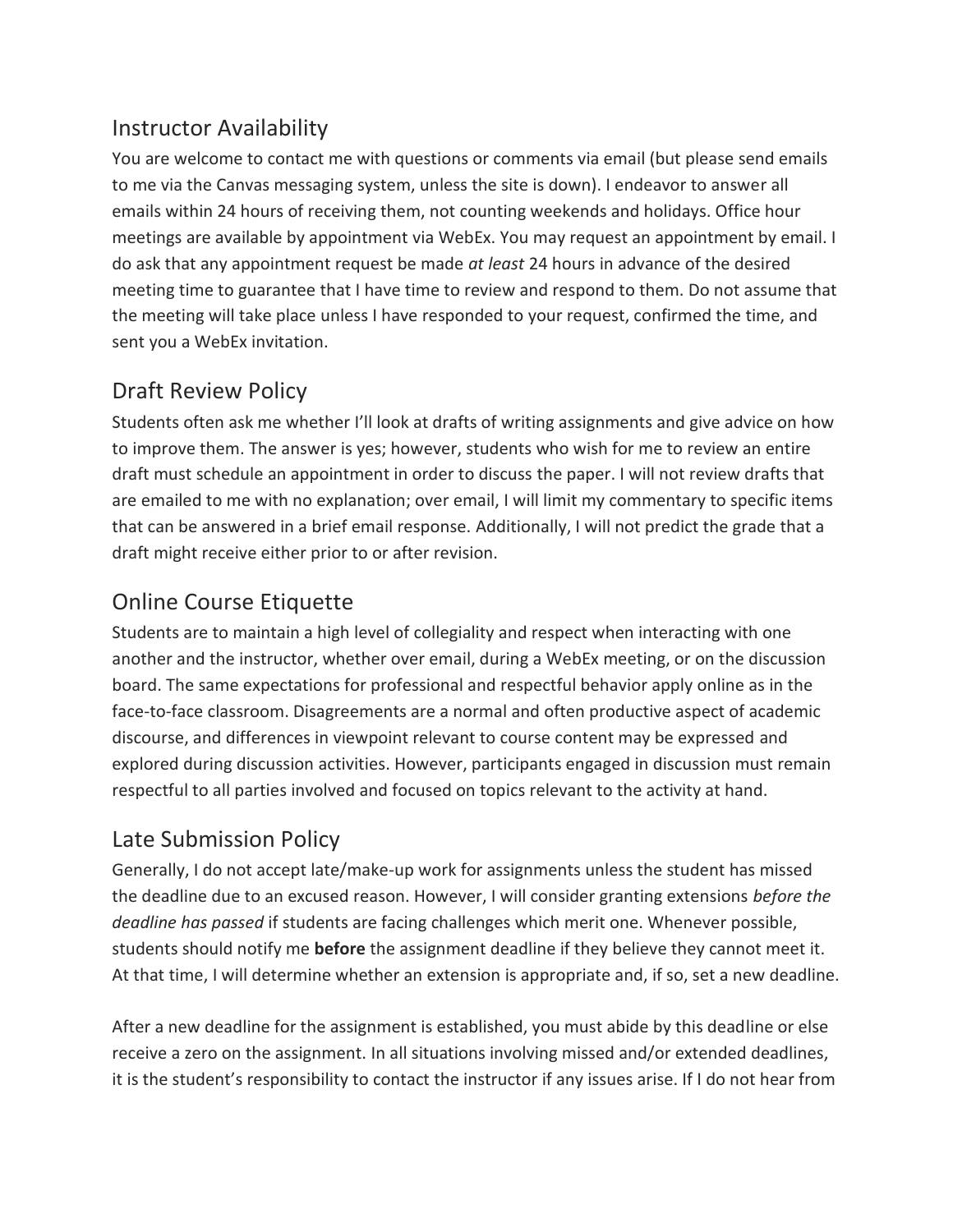you and do not have your submission after a deadline passes, I will assume that you do not intend to turn in the assignment and will put a zero in the gradebook.

Additionally, extensions must be requested in a timely manner. If a student has not requested an extension within two calendar days (48 hours) of the deadline, the grade will remain zero unless the student can provide a reasonable explanation regarding why it was not possible to contact me sooner.

## Attendance Policy

Because this is an asynchronous 100% online class, there is no set meeting time. However, students are encouraged to log in to the site daily (excluding weekends and holidays) in order to view materials, check email, and complete assignments in a timely manner.

### Program Assessment Statement

To ensure the learning outcomes are met in the English Department, there is a program-wide artifact collection process. To that end, some of the projects you complete this semester may be used for programmatic assessment. Please note that all efforts will be made to keep your identity anonymous; as such, all identifying markers will be removed from your work if used for programmatic assessment. If you have any questions or concerns, please contact Dr. Dunai.

### Important University Dates

For important university dates, see [https://www.tamuct.edu/registrar/academic-calendar.html.](https://www.tamuct.edu/registrar/academic-calendar.html)

### Drop Policy

If you discover that you need to drop this class, you must complete the [Drop Request](https://dynamicforms.ngwebsolutions.com/casAuthentication.ashx?InstID=eaed95b9-f2be-45f3-a37d-46928168bc10&targetUrl=https%3A%2F%2Fdynamicforms.ngwebsolutions.com%2FSubmit%2FForm%2FStart%2F53b8369e-0502-4f36-be43-f02a4202f612) Dynamic Form through Warrior Web.

[https://dynamicforms.ngwebsolutions.com/casAuthentication.ashx?InstID=eaed95b9-f2be-45f3-a37d-

46928168bc10&targetUrl=https%3A%2F%2Fdynamicforms.ngwebsolutions.com%2FSubmit%2F Form%2FStart%2F53b8369e-0502-4f36-be43-f02a4202f612].

Faculty cannot drop students; this is always the responsibility of the student. The Registrar's Office will provide a deadline on the Academic Calendar for which the form must be completed. Once you submit the completed form to the Registrar's Office, you must go into Warrior Web and confirm that you are no longer enrolled. If you still show as enrolled, FOLLOW-UP with the Registrar's Office immediately. You are to attend class until the procedure is complete to avoid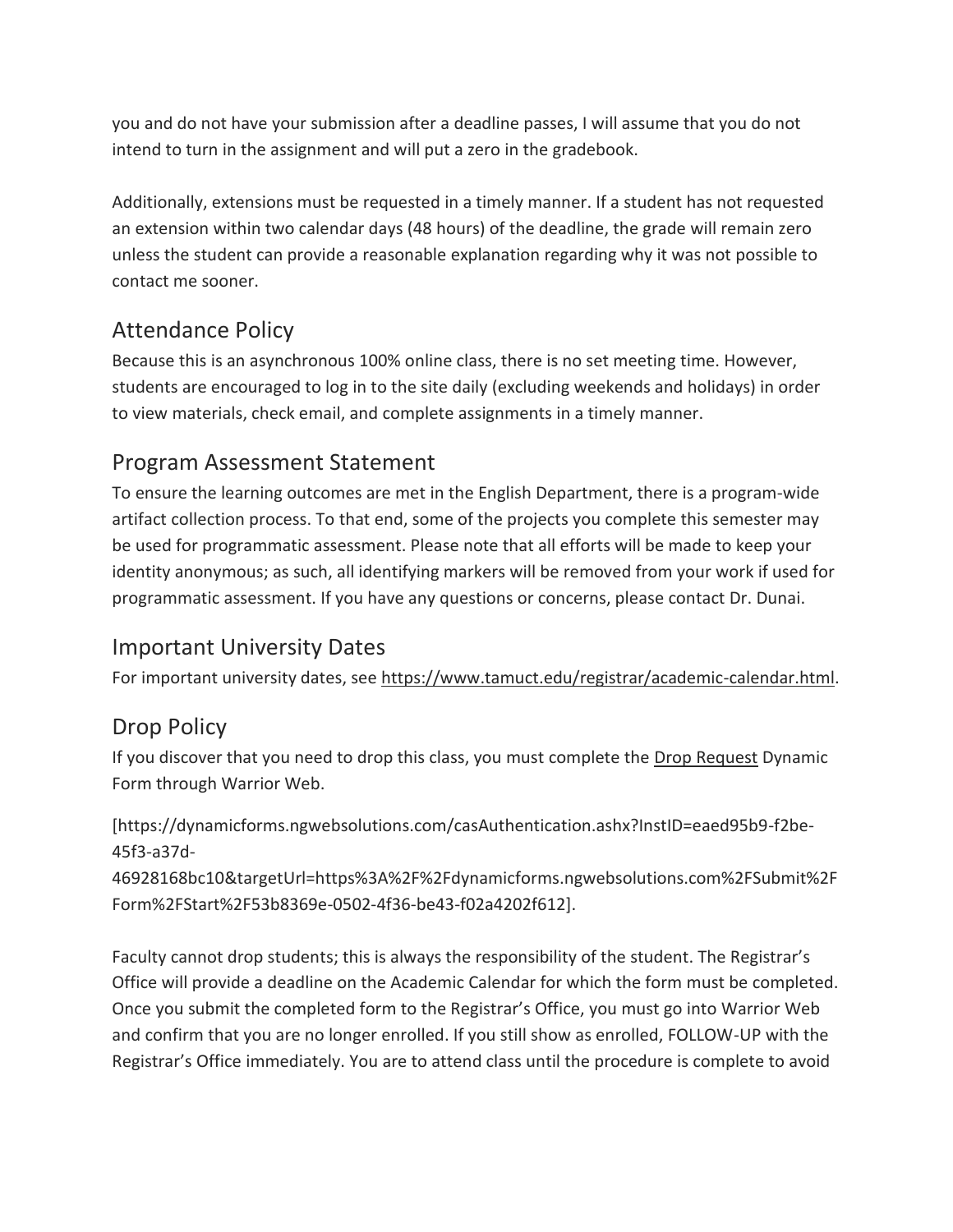penalty for absence. Should you miss the drop deadline or fail to follow the procedure, you will receive an F in the course, which may affect your financial aid and/or VA educational benefits.

#### Incompletes

Incompletes are only assigned due to unexpected emergency situations which occur after the final drop date (for example, an emergency medical situation experienced by the student). If you simply find yourself overwhelmed by the semester's demands, you do not qualify for an incomplete. If you experience an emergency which you believe will prevent you from completing the semester's work before the final drop date, you are expected to drop. If you experience an unexpected emergency situation *after* the final drop date which you believe will prevent you from completing the semester's work, please contact me as soon as possible so that we can discuss whether you qualify for an incomplete.

#### Technology Statement

#### **Technology Requirements**

All work submitted this semester must be in Microsoft Word or PDF format, and you must be able to open Microsoft Word and PDF files on your computer in order to access important course documents.

In order to attend WebEx office hours appointment with the instructor, you will require a device with both speakers and a microphone (you can also join a WebEx meeting via telephone). Camera use during WebEx meetings is encouraged but optional.

This course will use the A&M-Central Texas Instructure Canvas learning management system. We strongly recommend the latest versions of Chrome or Firefox browsers. Canvas no longer supports any version of Internet Explorer.

Logon to A&M-Central Texas Canvas [https://tamuct.instructure.com/] or access Canvas through the TAMUCT Online link in myCT [https://tamuct.onecampus.com/]. You will log in through our Microsoft portal.

Username: Your MyCT email address. Password: Your MyCT password

#### **Canvas Support**

Use the Canvas Help link, located at the bottom of the left-hand menu, for issues with Canvas. You can select "Chat with Canvas Support," submit a support request through "Report a Problem," or call the Canvas support line: 1-844-757-0953.

For issues related to course content and requirements, contact your instructor.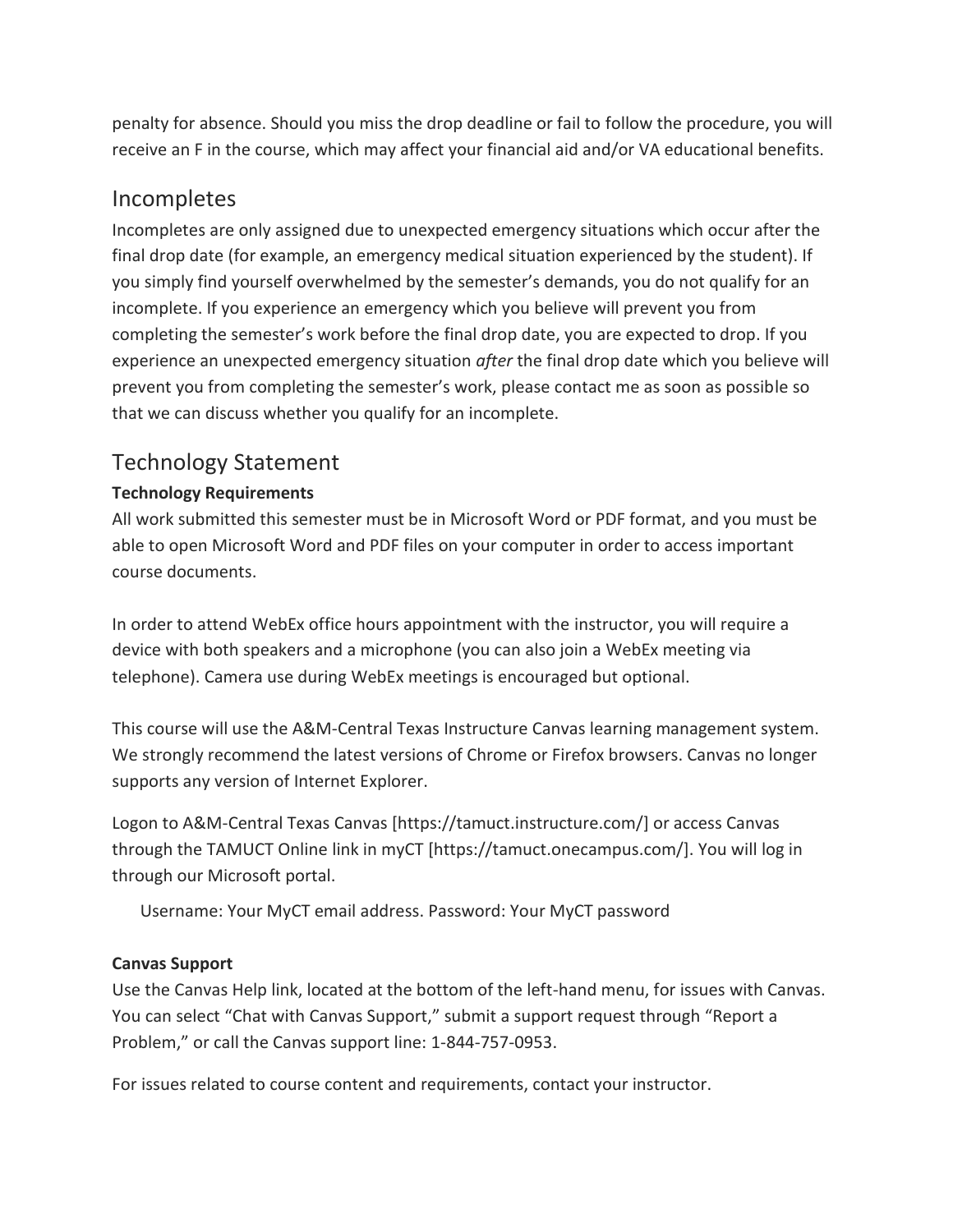#### **Online Proctored Testing**

A&M-Central Texas uses Proctorio for online identity verification and proctored testing. This service is provided at no direct cost to students. If the course requires identity verification or proctored testing, the technology requirements are: Any computer meeting the minimum computing requirements, plus web camera, speaker, and microphone (or headset). Proctorio also requires the Chrome web browser with their custom plug in.

#### **Other Technology Support**

For log-in problems, students should contact Help Desk Central

24 hours a day, 7 days a week

Email: [helpdesk@tamu.edu](mailto:helpdesk@tamu.edu) Phone: (254) 519-5466 [Web Chat:](http://hdc.tamu.edu/) [http://hdc.tamu.edu] *Please let the support technician know you are an A&M-Central Texas student.*

### Academic Integrity

Texas A&M University -Central Texas values the integrity of the academic enterprise and strives for the highest standards of academic conduct. A&M-Central Texas expects its students, faculty, and staff to support the adherence to high standards of personal and scholarly conduct to preserve the honor and integrity of the creative community. Academic integrity is defined as a commitment to honesty, trust, fairness, respect, and responsibility. Any deviation by students from this expectation may result in a failing grade for the assignment and potentially a failing grade for the course. Academic misconduct is any act that improperly affects a true and honest evaluation of a student's academic performance and includes, but is not limited to, cheating on an examination or other academic work, plagiarism and improper citation of sources, using another student's work, collusion, and the abuse of resource materials. All academic misconduct concerns will be reported to the university's Office of Student Conduct. Ignorance of the university's standards and expectations is never an excuse to act with a lack of integrity. When in doubt on collaboration, citation, or any issue, please contact your instructor before taking a course of action.

For more [information regarding the Student Conduct process,](https://www.tamuct.edu/student-affairs/student-conduct.html) [https://www.tamuct.edu/student-affairs/student-conduct.html]. If you know of potential honor violations by other students, you may [submit a report,](https://cm.maxient.com/reportingform.php?TAMUCentralTexas&layout_id=0) [https://cm.maxient.com/reportingform.php?TAMUCentralTexas&layout\_id=0].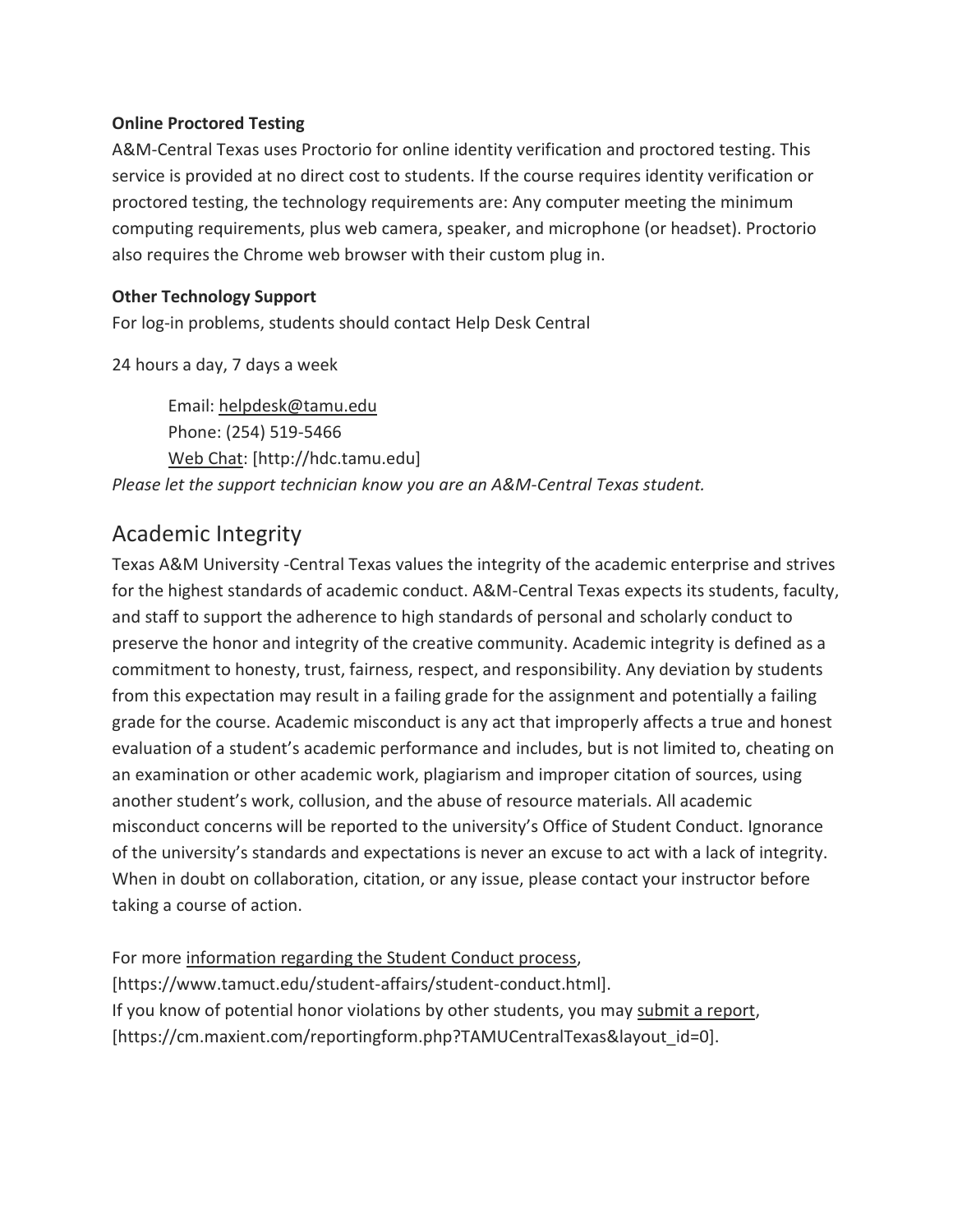#### **Instructor's Note on Plagiarism and Academic Integrity:**

Plagiarism is the act of presenting another person's work as if it were your own or failing to acknowledge your sources. This might be done by quoting a source without indicating that you are quoting (if you neglect to include quotation marks and/or a citation); paraphrasing or summarizing without acknowledging your source; and/or taking part or all of another text and presenting it as your own. Self-plagiarism (also known as "recycling" an assignment) means submitting part or all of an assignment that you previously submitted for credit in a course; this is also not permitted. You are responsible for understanding how to use sources correctly and ethically. You are also responsible for understanding how to cite a source which you have quoted, paraphrased, or summarized. This course uses the  $9<sup>th</sup>$  edition of MLA for formatting and citations. You can access the guidelines online at the [Purdue Online Writing Lab \(OWL\)](https://owl.purdue.edu/owl/research_and_citation/mla_style/mla_formatting_and_style_guide/mla_formatting_and_style_guide.html)  [website:](https://owl.purdue.edu/owl/research_and_citation/mla_style/mla_formatting_and_style_guide/mla_formatting_and_style_guide.html)

[https://owl.purdue.edu/owl/research\_and\_citation/mla\_style/mla\_formatting\_and\_style\_gui de/mla formatting and style guide.html].

If you have questions about using and citing sources, please ask. I am always happy to explain how to cite sources correctly and to provide any clarification needed regarding questions of academic integrity. Be aware that any assignment that fails to attribute sources properly, was written in part or in whole by someone other than the student who submitted it, and/or was previously submitted for credit to another course will receive a grade of zero and will be reported to the Office of Student Conduct. Likewise, any other violations of academic integrity (such as collaborating on an assignment when the instructions are to work individually) will result in a grade of zero on the assignment in question and a report to the Office of Student Conduct. All major writing assignments will be checked for originality through a plagiarismdetecting service when they are uploaded to the assignment link.

#### Academic Accommodations

At Texas A&M University-Central Texas, we value an inclusive learning environment where every student has an equal chance to succeed and has the right to a barrier-free education. The Warrior Center for Student Success, Equity and Inclusion is responsible for ensuring that students with a disability receive equal access to the university's programs, services and activities. If you believe you have a disability requiring reasonable accommodations, please contact the Office of Access and Inclusion, WH-212; or call (254) 501-5836. Any information you provide is private and confidential and will be treated as such.

For more information, please visit our **Access & Inclusion Canvas page (log-in required)** [https://tamuct.instructure.com/courses/717]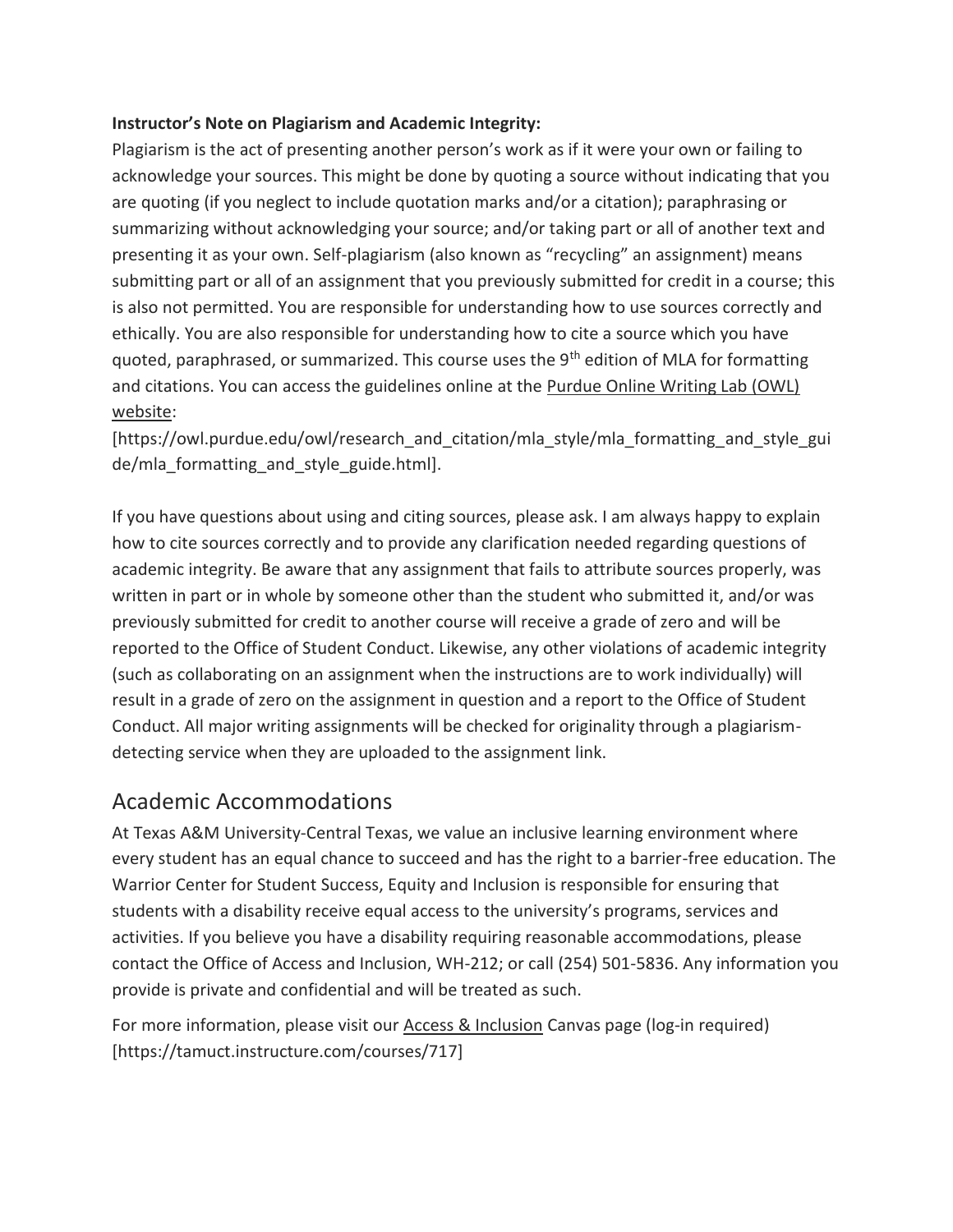#### **Important information for Pregnant and/or Parenting Students**

Texas A&M University-Central Texas supports students who are pregnant and/or parenting. In accordance with requirements of Title IX and related guidance from US Department of Education's Office of Civil Rights, the Dean of Student Affairs' Office can assist students who are pregnant and/or parenting in seeking accommodations related to pregnancy and/or parenting. Students should seek out assistance as early in the pregnancy as possible. For more information, please visit [Student Affairs](https://www.tamuct.edu/student-affairs/pregnant-and-parenting-students.html) [https://www.tamuct.edu/student-affairs/pregnantand-parenting-students.html]. Students may also contact the institution's Title IX Coordinator. If you would like to read more about thes[e requirements and guidelines](http://www2.ed.gov/about/offices/list/ocr/docs/pregnancy.pdf) online, please visit the website [http://www2.ed.gov/about/offices/list/ocr/docs/pregnancy.pdf].

Title IX of the Education Amendments Act of 1972 prohibits discrimination on the basis of sex and gender–including pregnancy, parenting, and all related conditions. A&M-Central Texas is able to provide flexible and individualized reasonable accommodation to pregnant and parenting students. All pregnant and parenting students should contact the Associate Dean in the Division of Student Affairs at (254) 501-5909 to seek out assistance. Students may also contact the University's Title IX Coordinator.

### The University Writing Center

Located in Warrior Hall 416, the University Writing Center (UWC) at Texas A&M University– Central Texas (A&M–Central Texas) is a free service open to all A&M–Central Texas students. For the Summer 2022 semester, the hours of operation are from 10:00 a.m.-4:00 p.m. Monday thru Thursday in Warrior Hall 416 (with online tutoring available every hour as well) with satellite hours available online only Monday thru Thursday from 6:00-9:00 p.m. and most Saturdays from 12:00-3:00 p.m.

Tutors are prepared to help writers of all levels and abilities at any stage of the writing process. While tutors will not write, edit, or grade papers, they will assist students in developing more effective composing practices. By providing a practice audience for students' ideas and writing, our tutors highlight the ways in which they read and interpret students' texts, offering guidance and support throughout the various stages of the writing process. In addition, students may work independently in the UWC by checking out a laptop that runs the Microsoft Office suite and connects to WIFI, or by consulting our resources on writing, including all of the relevant style guides. Whether you need help brainstorming ideas, organizing an essay, proofreading, understanding proper citation practices, or just want a quiet place to work, the UWC is here to help!

Students may arrange a one-to-one session with a trained and experienced writing tutor by making an appointment via WCOnline at https://tamuct.mywconline.com/. In addition, you can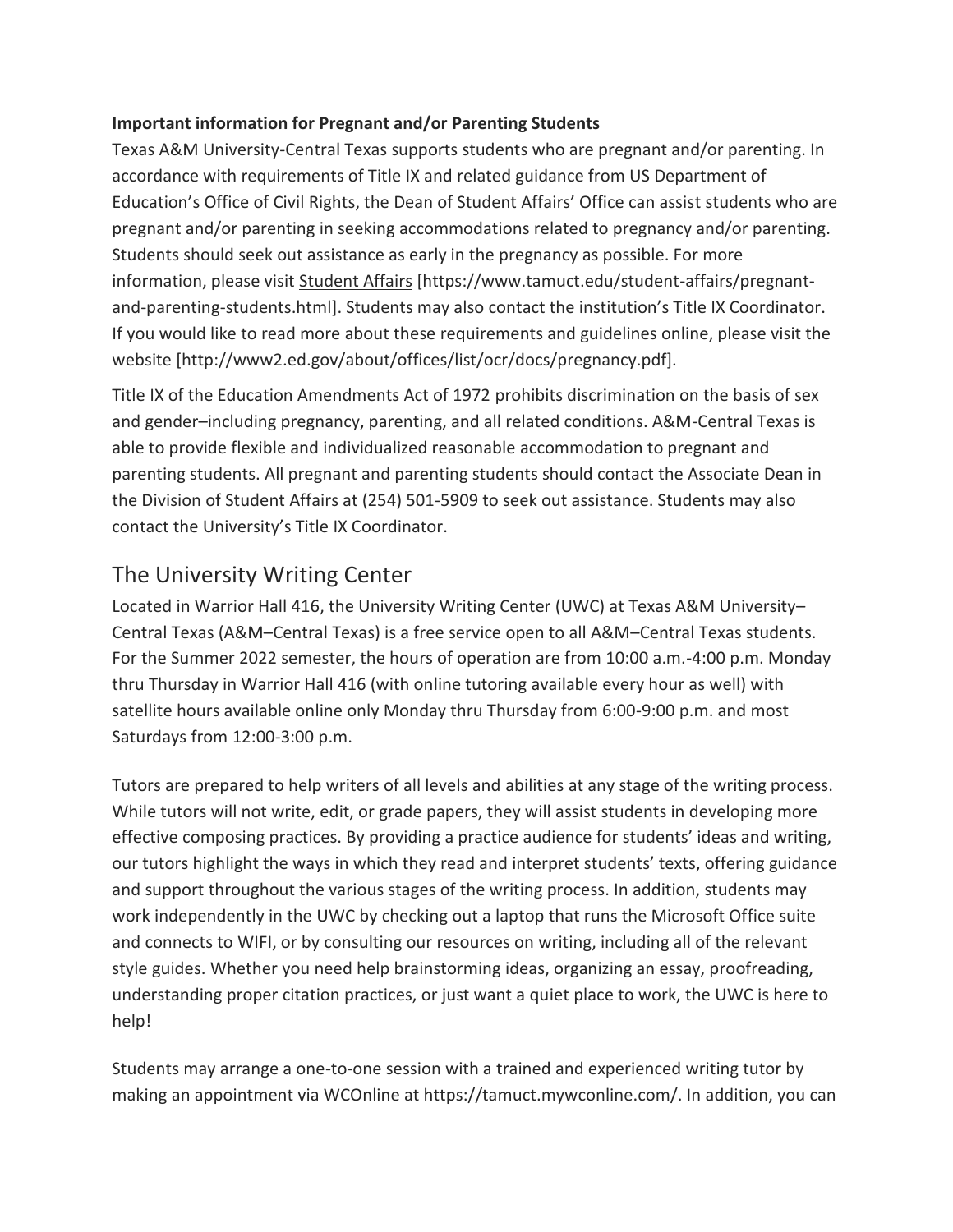email Dr. Bruce Bowles Jr. at bruce.bowles@tamuct.edu if you have any questions about the UWC, need any assistance with scheduling, or would like to schedule a recurring appointment with your favorite tutor by making an appointment via WCOnline at https://tamuct.mywconline.com/. In addition, you can email Dr. Bruce Bowles Jr. at bruce.bowles@tamuct.edu if you have any questions about the UWC, need any assistance with scheduling, or would like to schedule a recurring appointment with your favorite tutor.

### Tutoring

Tutoring is available to all A&M-Central Texas students, both virtually and in-person. Student success coaching is available online upon request.

If you have a question, are interested in becoming a tutor, or in need of success coaching contact the Warrior Center for Student Success, Equity and Inclusion at (254) 501-5836, visit the Warrior Center at 212 Warrior Hall, or by emailing [WarriorCenter@tamuct.edu.](mailto:WarriorCenter@tamuct.edu)

To schedule tutoring sessions and view tutor availability, please visit Tutor [Matching](https://nam04.safelinks.protection.outlook.com/?url=http%3A%2F%2Fwww.tutormatchingservices.com%2FTAMUCT&data=04%7C01%7Clisa.bunkowski%40tamuct.edu%7C886784139069461670c308d9aa01f55e%7C9eed4e3000f744849ff193ad8005acec%7C0%7C0%7C637727747643427346%7CUnknown%7CTWFpbGZsb3d8eyJWIjoiMC4wLjAwMDAiLCJQIjoiV2luMzIiLCJBTiI6Ik1haWwiLCJXVCI6Mn0%3D%7C3000&sdata=D%2F8HN2bUT1lLPfs5qSqKYlwh8a7pZVy7isM2gppluQE%3D&reserved=0) [Services](https://nam04.safelinks.protection.outlook.com/?url=http%3A%2F%2Fwww.tutormatchingservices.com%2FTAMUCT&data=04%7C01%7Clisa.bunkowski%40tamuct.edu%7C886784139069461670c308d9aa01f55e%7C9eed4e3000f744849ff193ad8005acec%7C0%7C0%7C637727747643427346%7CUnknown%7CTWFpbGZsb3d8eyJWIjoiMC4wLjAwMDAiLCJQIjoiV2luMzIiLCJBTiI6Ik1haWwiLCJXVCI6Mn0%3D%7C3000&sdata=D%2F8HN2bUT1lLPfs5qSqKYlwh8a7pZVy7isM2gppluQE%3D&reserved=0) [https://tutormatchingservice.com/TAMUCT] or visit the Tutoring Center in 111 Warrior Hall.

Chat live with a remote tutor 24/7 for almost any subject from on your computer! Tutor.com is an online tutoring platform that enables A&M-Central Texas students to log in and receive online tutoring support at no additional cost. This tool provides tutoring in over 40 subject areas except writing support. Access Tutor.com through Canvas.

### University Library

The University Library provides many services in support of research across campus and at a distance. We offer over 200 electronic databases containing approximately 400,000 eBooks and 82,000 journals, in addition to the 96,000 items in our print collection, which can be mailed to students who live more than 50 miles from campus. Research guides for each subject taught at A&M-Central Texas are available through our website to help students navigate these resources. On campus, the library offers technology including cameras, laptops, microphones, webcams, and digital sound recorders.

Research assistance from a librarian is also available 24 hours a day through our online chat service, and at the reference desk when the library is open. Research sessions can be scheduled for more comprehensive assistance, and may take place virtually through WebEx, Microsoft Teams or in-person at the library. Schedule an [appointment](https://nam04.safelinks.protection.outlook.com/?url=https%3A%2F%2Ftamuct.libcal.com%2Fappointments%2F%3Fg%3D6956&data=04%7C01%7Clisa.bunkowski%40tamuct.edu%7Cde2c07d9f5804f09518008d9ab7ba6ff%7C9eed4e3000f744849ff193ad8005acec%7C0%7C0%7C637729369835011558%7CUnknown%7CTWFpbGZsb3d8eyJWIjoiMC4wLjAwMDAiLCJQIjoiV2luMzIiLCJBTiI6Ik1haWwiLCJXVCI6Mn0%3D%7C3000&sdata=KhtjgRSAw9aq%2FoBsB6wyu8b7PSuGN5EGPypzr3Ty2No%3D&reserved=0)

[here](https://nam04.safelinks.protection.outlook.com/?url=https%3A%2F%2Ftamuct.libcal.com%2Fappointments%2F%3Fg%3D6956&data=04%7C01%7Clisa.bunkowski%40tamuct.edu%7Cde2c07d9f5804f09518008d9ab7ba6ff%7C9eed4e3000f744849ff193ad8005acec%7C0%7C0%7C637729369835011558%7CUnknown%7CTWFpbGZsb3d8eyJWIjoiMC4wLjAwMDAiLCJQIjoiV2luMzIiLCJBTiI6Ik1haWwiLCJXVCI6Mn0%3D%7C3000&sdata=KhtjgRSAw9aq%2FoBsB6wyu8b7PSuGN5EGPypzr3Ty2No%3D&reserved=0) [https://tamuct.libcal.com/appointments/?g=6956]. Assistance may cover many topics, including how to find articles in peer-reviewed journals, how to cite resources, and how to piece together research for written assignments.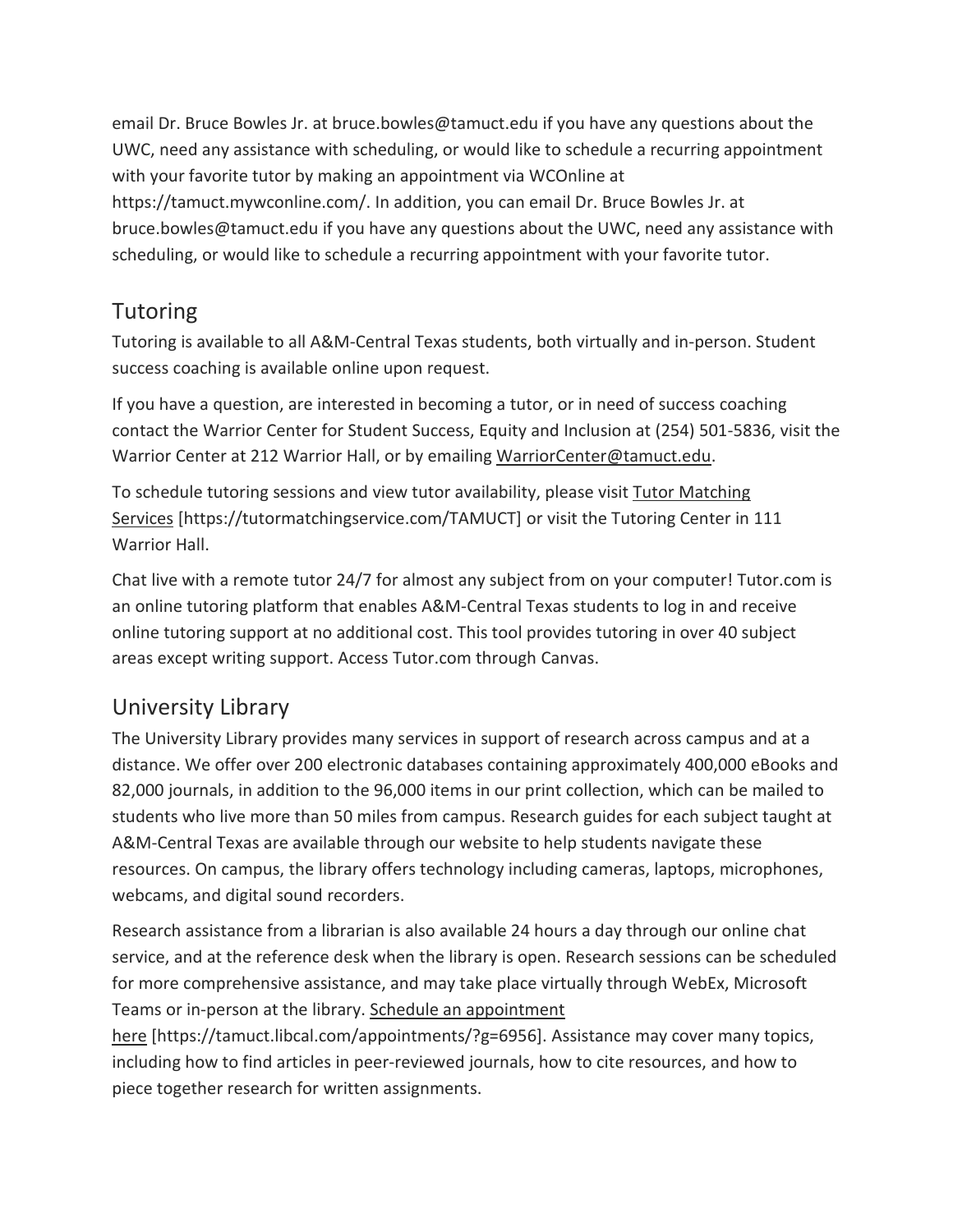Our 27,000-square-foot facility on the A&M-Central Texas main campus includes student lounges, private study rooms, group work spaces, computer labs, family areas suitable for all ages, and many other features. Services such as interlibrary loan, TexShare, binding, and laminating are available. The library frequently offers workshops, tours, readings, and other events. For more information, please visit our Library [website](https://nam04.safelinks.protection.outlook.com/?url=https%3A%2F%2Ftamuct.libguides.com%2Findex&data=04%7C01%7Clisa.bunkowski%40tamuct.edu%7C7d8489e8839a4915335f08d916f067f2%7C9eed4e3000f744849ff193ad8005acec%7C0%7C0%7C637566044056484222%7CUnknown%7CTWFpbGZsb3d8eyJWIjoiMC4wLjAwMDAiLCJQIjoiV2luMzIiLCJBTiI6Ik1haWwiLCJXVCI6Mn0%3D%7C1000&sdata=2R755V6rcIyedGrd4Os5rkgn1PvhHKU3kUV1vBKiHFo%3D&reserved=0) [http://tamuct.libguides.com/index].

### A Note About Sexual Violence at A&M-Central Texas

Sexual violence is a serious safety, social justice, and public health issue. The university offers support for anyone struggling with these issues. University faculty are mandated reporters, so if someone discloses that they were sexually assaulted (or a victim of Domestic/Dating Violence or Stalking) while a student at TAMUCT, faculty members are required to inform the Title IX Office. If you want to discuss any of these issues confidentially, you can do so through Student Counseling (254-501-5955) located on the second floor of Warrior Hall (207L). Sexual violence can occur on our campus because predators often feel emboldened, and victims often feel silenced or shamed. It is incumbent on ALL of us to find ways to actively create environments that tell predators we don't agree with their behaviors and tell survivors we will support them. Your actions matter. Don't be a bystander; be an agent of change. For additional information on campus policy and resources visit the **Title IX webpage** [\[https://www.tamuct.edu/compliance/titleix.html\]](https://www.tamuct.edu/compliance/titleix.html).

### Behavioral Intervention

Texas A&M University-Central Texas cares about the safety, health, and well-being of its students, faculty, staff, and community. If you are aware of individuals for whom you have a concern, please make a referral to the Behavioral Intervention Team. Referring your concern shows you care. You can complete the referral online

[https://cm.maxient.com/reportingform.php?TAMUCentralTexas&layout\_id=2]. Anonymous referrals are accepted. Please see the Behavioral Intervention Team website for more information [https://www.tamuct.edu/bit]. If a person's behavior poses an imminent threat to you or another, contact 911 or A&M-Central Texas University Police at 254-501-5805.

### Safezone

#### **Emergency Warning System for Texas A&M University-Central Texas**

**SAFEZONE.** SafeZone provides a public safety application that gives you the ability to call for help with the push of a button. It also provides Texas A&M University-Central Texas the ability to communicate emergency information quickly via push notifications, email, and text messages. All students automatically receive email and text messages via their myCT accounts.